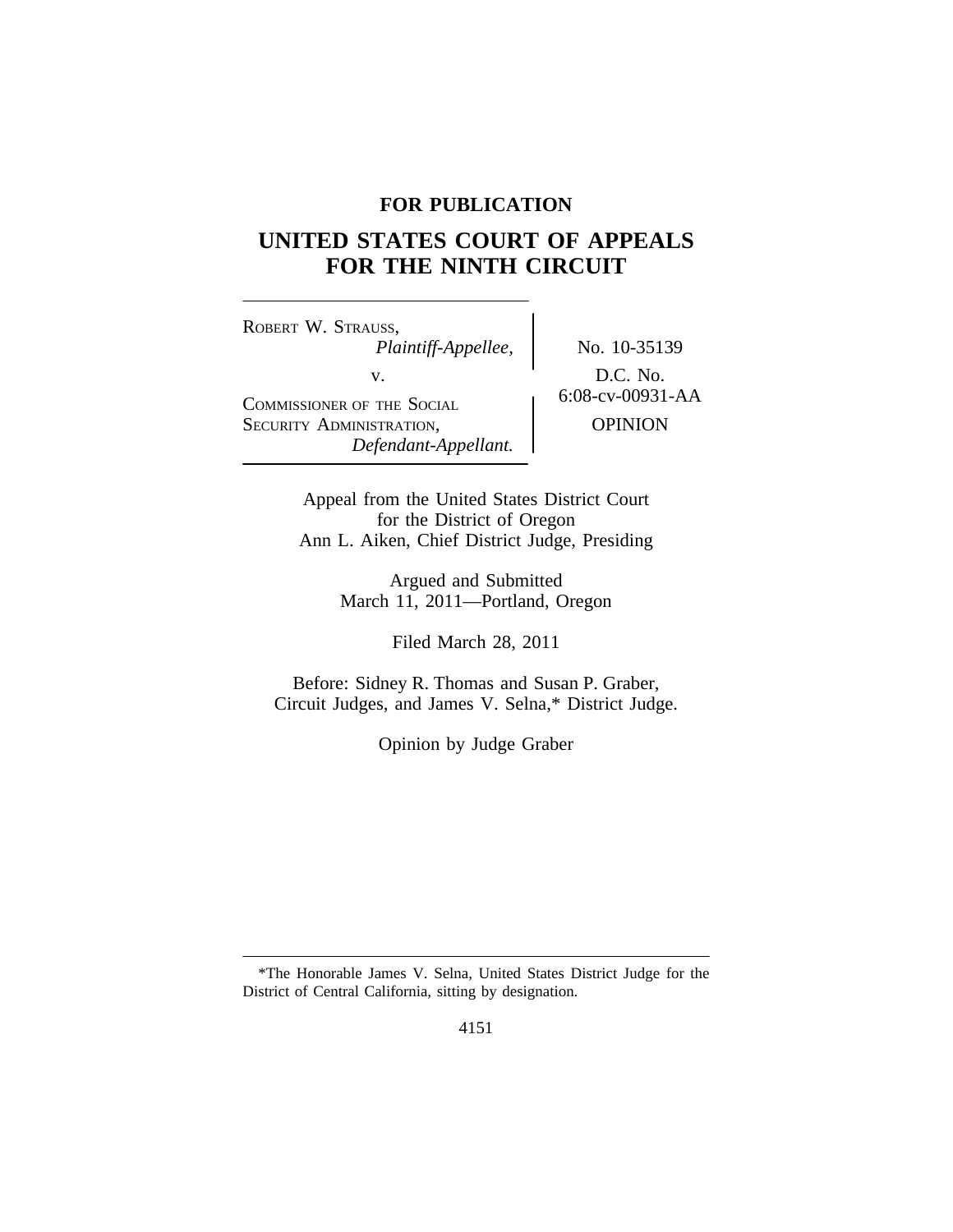### **COUNSEL**

Sydney Foster, Civil Division, United States Department of Justice, Washington, D.C., for the defendant-appellant.

David B. Lowry, Portland, Oregon, for the plaintiff-appellee.

### **OPINION**

GRABER, Circuit Judge:

Plaintiff Robert W. Strauss seeks social security disability benefits, which the Commissioner of Social Security ("Commissioner") ultimately denied after two hearings. The district court held that, in rendering his second decision, the administrative law judge ("ALJ") had failed to comply with express directives in remand orders from the court and from the Social Security Administration's Appeals Council ("Appeals Council") and, for that reason, remanded for payment of benefits. We reverse and remand to the district court to consider whether the evidence establishes that Plaintiff is disabled, because the court is without authority to order payment of benefits absent a finding of disability.

#### BACKGROUND

Plaintiff filed for disability benefits on December 23, 2003. He claimed that he had become disabled on October 31, 2001,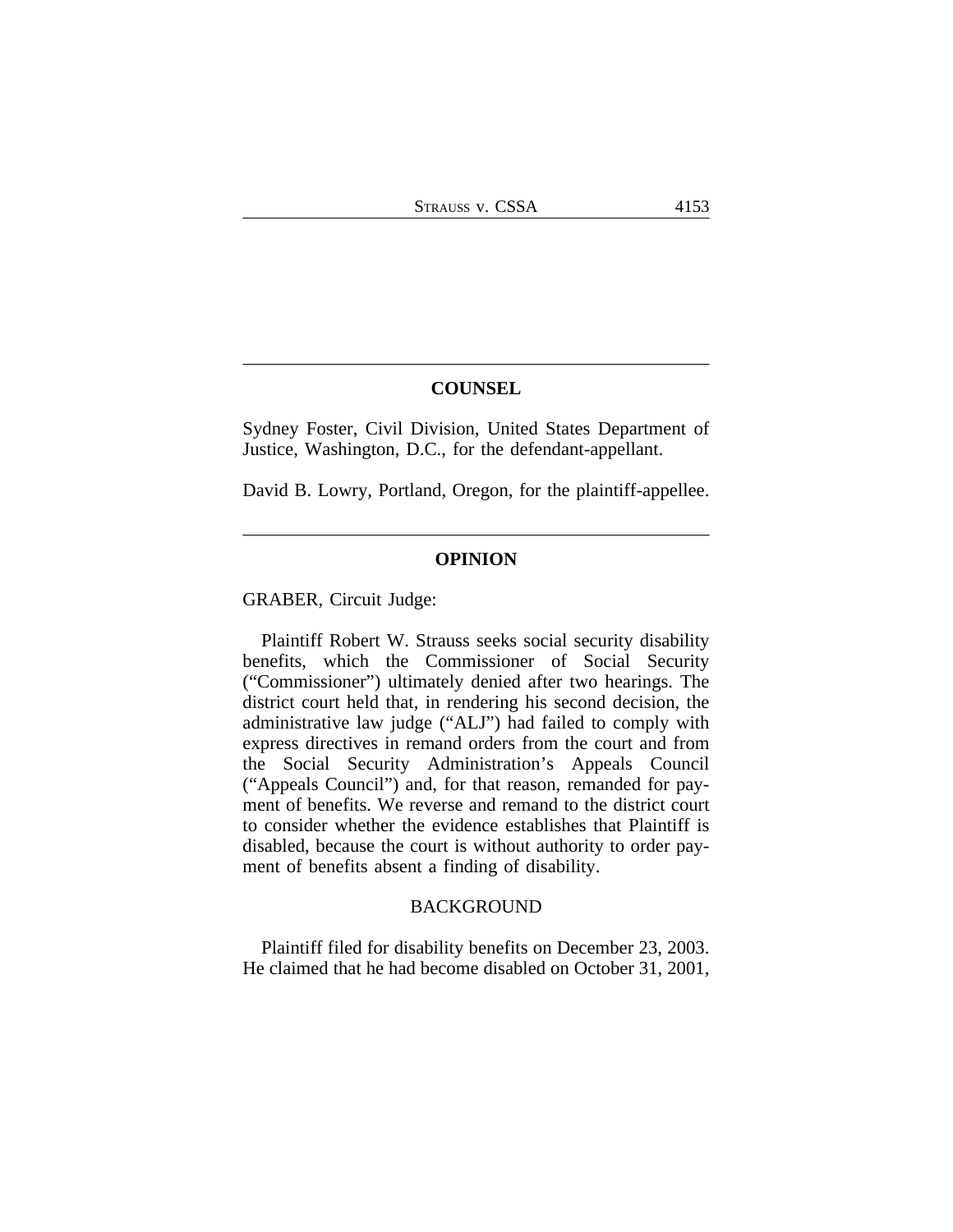as a result of left-knee chronic neuropathic pain, hypertension, and depression. His application was denied initially and upon reconsideration, and he requested a hearing before an ALJ.

An ALJ conducted a hearing at which he received testimony from Plaintiff, Plaintiff's wife, their son and daughter, and a vocational expert. The ALJ issued a decision on February 23, 2006, finding that Plaintiff was not disabled. The Appeals Council denied Plaintiff's request for review.

Plaintiff then filed a complaint in district court. Pursuant to a stipulation of the parties, the court reversed the ALJ's decision and remanded the case for further administrative proceedings. The court's remand order provided in part:

The ALJ will conduct a new hearing, further develop the record and issue a new decision;

The ALJ will evaluate and further develop the medical evidence or record;

The ALJ will consider Plaintiff's obesity pursuant to SSR 02-1p;

The ALJ will further consider Plaintiff's credibility pursuant to SSR 96-7p;

The ALJ will discuss and evaluate the lay witness testimony from Plaintiff's wife, June Strauss, son, Joshua Strauss, and daughter, Nicole Strauss;

The ALJ will re-evaluate Plaintiff's [residual functional capacity] pursuant to SSR 96-8p;

The ALJ will re-evaluate step four and if necessary step five of the sequential evaluation process with the assistance of a vocational expert, as necessary.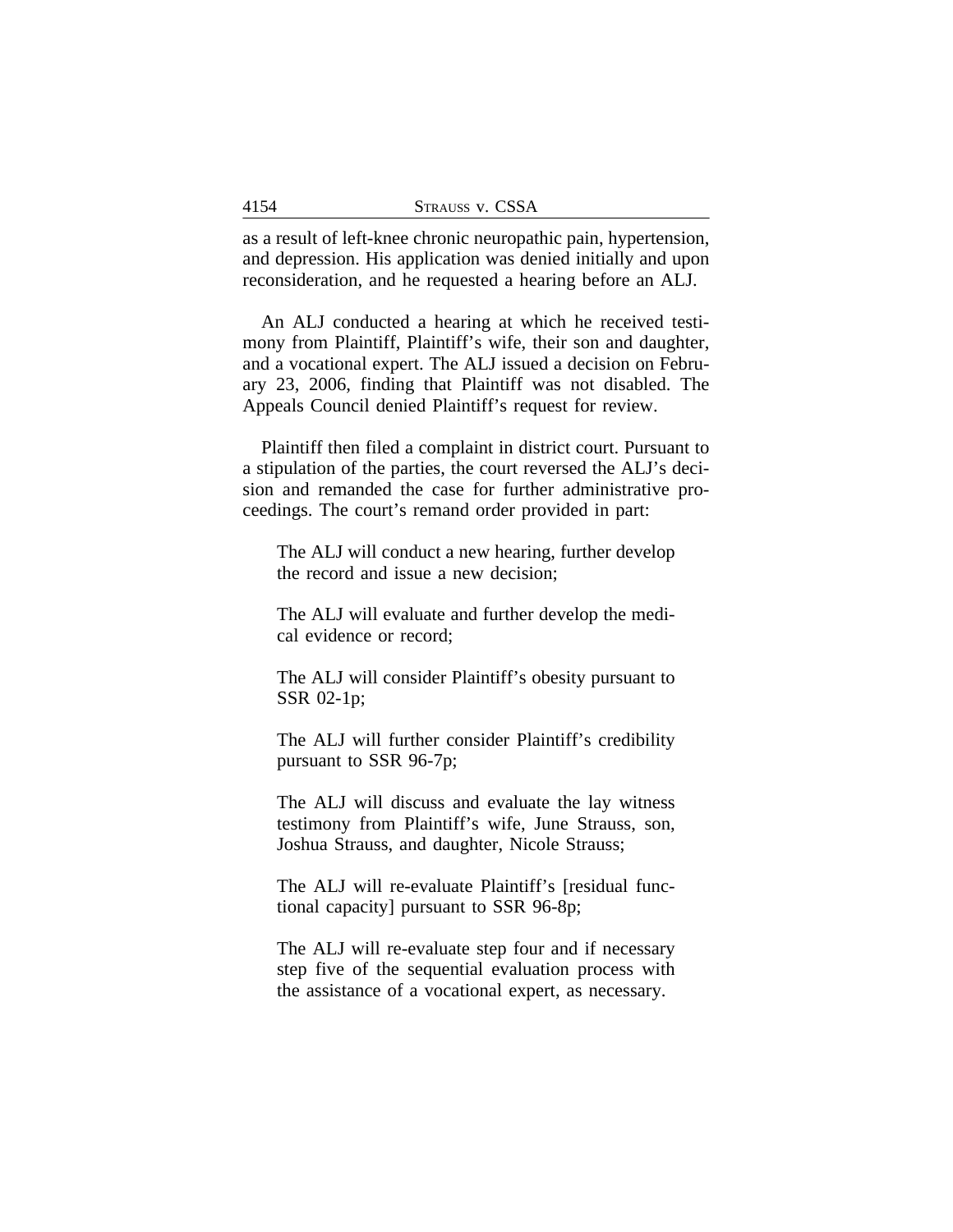| STRAUSS V. CSSA |
|-----------------|
|-----------------|

Consistent with that court order, the Appeals Council issued its own remand order for further administrative proceedings. The Appeals Council's extensive order required, among other things, that the ALJ "[u]pdate the medical record with existing evidence from the treating sources, to include medical source statements (20 CFR [§ ] 404.1512)." **1** The Appeals Council's remand order also required a further evaluation of Plaintiff's subjective complaints.

The ALJ conducted a second, supplemental hearing at which Plaintiff and a vocational expert testified. Again, on May 29, 2008, the ALJ found that Plaintiff was not disabled, and again Plaintiff filed a complaint in district court.

The district court held that the ALJ had failed to comply with the court's and the Appeals Council's remand orders to update and further develop the medical records, to obtain medical source statements, and to conduct a new credibility analysis. The court then ruled that the ALJ's noncompliance suggested "that the outcome of [P]laintiff's hearing was predetermined" and was "sufficient to merit reversal in this case." As a result, the court did not "consider [P]laintiff's remaining arguments" concerning alleged errors in the ALJ's analysis. Thereafter the Commissioner filed this timely appeal.

#### DISCUSSION

Ordinarily, a district court's decision to direct an award of benefits, rather than to remand for further agency proceedings, is reviewed for abuse of discretion. *Benecke v. Barnhart*, 379 F.3d 587, 590 (9th Cir. 2004). Here, the question is whether the district court exceeded its statutory authority. An

<sup>&</sup>lt;sup>1</sup>A medical source statement is a "statement [from a medical source] about what [an individual] can still do despite [his] impairment(s)," considering medical history, clinical and laboratory findings, diagnosis, and treatment. 20 C.F.R. § 404.1513(b)(6).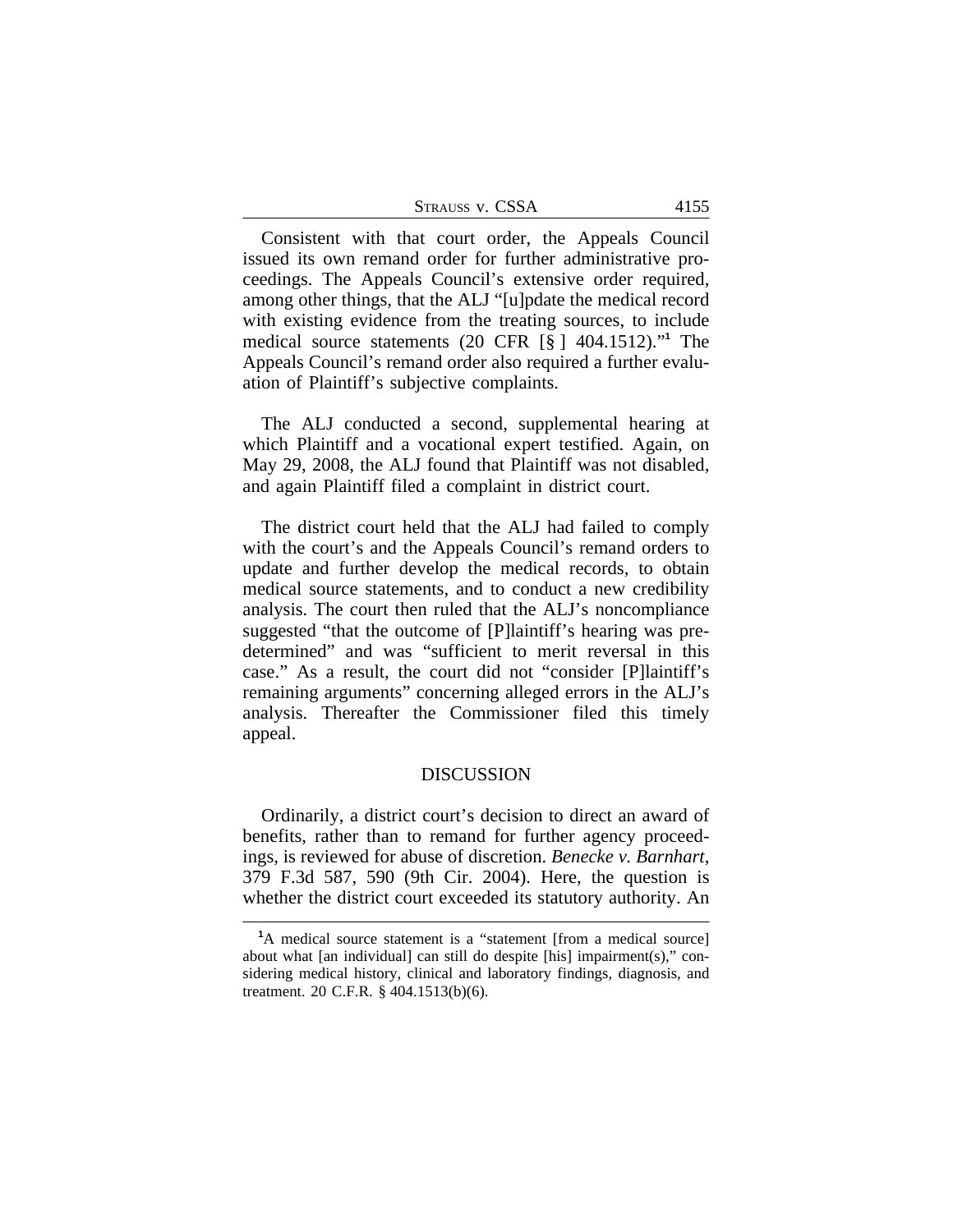error of law is an abuse of discretion. *Koon v. United States*, 518 U.S. 81, 100 (1996).

**[1]** The Social Security Act entitles a claimant to benefits when it has been determined that the claimant is "disabled," as defined by the statute. 42 U.S.C.  $\S$  423(a)(1)(E), (d). In *Varney v. Secretary of Health & Human Services*, 859 F.2d 1396 (9th Cir. 1988), and its progeny, we have addressed the circumstances in which a court must remand for an award of benefits. In *Benecke*, for example, we summarized:

Remand for further administrative proceedings is appropriate if enhancement of the record would be useful. Conversely, where the record has been developed fully and further administrative proceedings would serve no useful purpose, the district court should remand for an immediate award of benefits. More specifically, the district court should credit evidence that was rejected during the administrative process and remand for an immediate award of benefits if (1) the ALJ failed to provide legally sufficient reasons for rejecting the evidence; (2) there are no outstanding issues that must be resolved before a determination of disability can be made; and (3) it is clear from the record that the ALJ would be required to find the claimant disabled were such evidence credited.

379 F.3d at 593 (citations omitted).

**[2]** Notably, the required analysis centers on what the record evidence shows about the existence or non-existence of a disability. The ALJ's errors are relevant only as they affect that analysis on the merits. A claimant is not entitled to benefits under the statute unless the claimant is, in fact, disabled, no matter how egregious the ALJ's errors may be. *Briscoe ex rel. Taylor v. Barnhart*, 425 F.3d 345, 357 (7th Cir. 2005) ("Obduracy is not a ground on which to award benefits; the